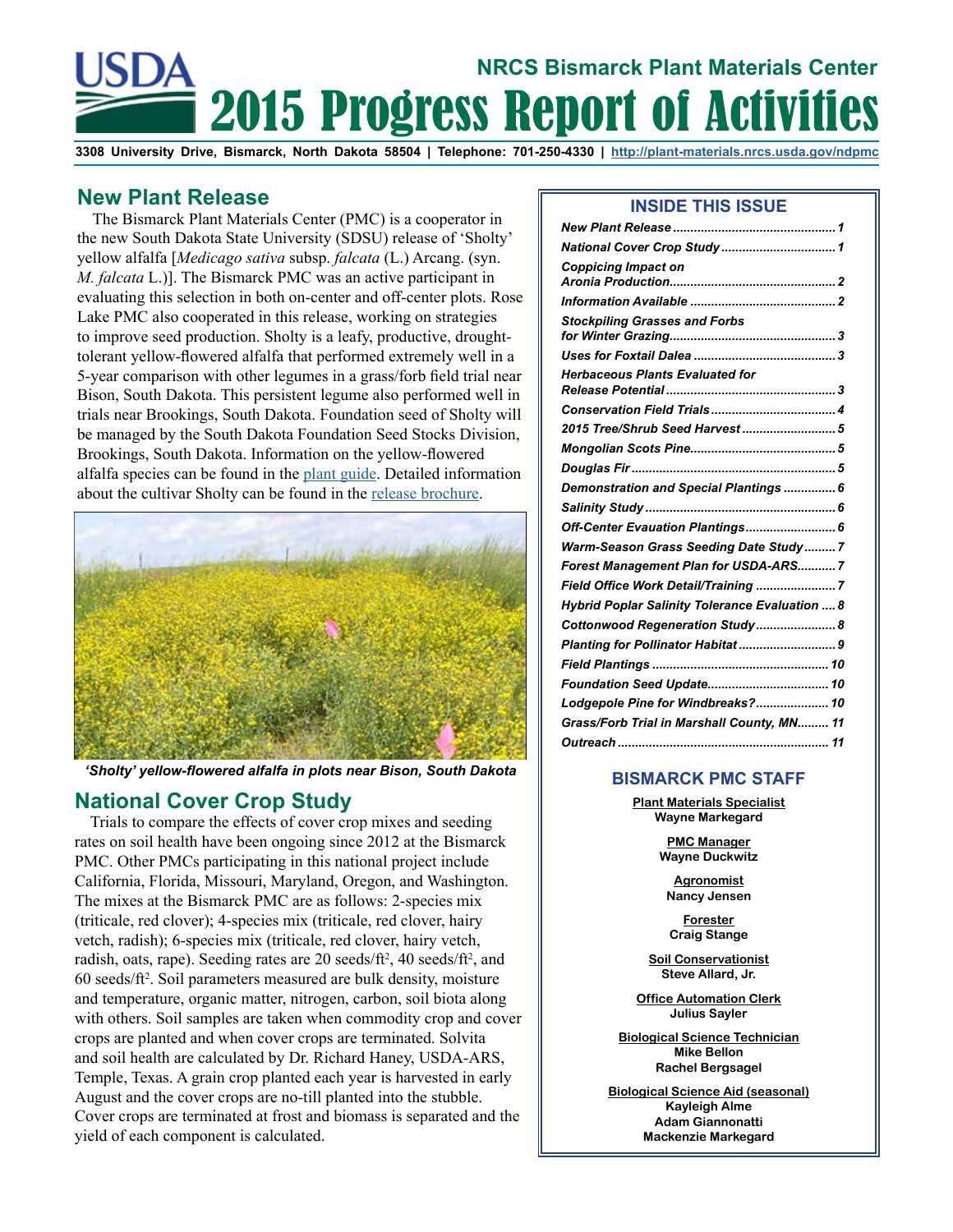Cover crop biomass in 2012 ranged from 3457 to 4523 lb/acre. Much of the yield was from triticale. In 2013, the barley commodity crop shattered before harvest. Barley overtook the planted cover crops. In 2014, biomass ranged from 783 to 4435 lb/acre and in 2015 biomass ranged from 1954 to 7535 lb/acre. In 2015, radishes were very abundant in the plots. Considering all seeding mixes and seeding rates, the greatest forage production was in 2015. Generally, mixes with 6 species produced the most forage and those with 2 species produced the least forage.

As soil is slow to change, there are only slight changes in any of the soil parameters measured. Bulk density is showing a slight improvement at a depth of 2-4 inches for most plots. At 0-2 inches in depth, bulk density is not showing improvement. Solvita is a measure of the amount of  $CO_2$ -C (ppm) released in 24 hours from soil microbes and is highly related to soil fertility. Solvita values have been quite variable. Solvita numbers show a spike in the spring samples. Solvita numbers at cover crop planting have improved from 2012 to 2015 for almost all plots. No individual seeding mix shows greater improvement over another in Solvita numbers. Calculated soil health includes contributions from microbial activity and organic carbon and nitrogen. Soil health numbers have also improved from 2012 to 2015 for all plots. The study will continue in 2016.

# <span id="page-1-0"></span>**Coppicing Impact on Aronia Production**

We know that mechanical harvesters work on narrow (4-6 feet) shrub rows.

- Without pruning and management, rows of aronia can spread to 15 feet in 10-12 years.
- Pruning individual canes to reduce shrub row size is labor intensive and expensive.
- Coppicing will remove the top growth and generally encourage rapid, vigorous regrowth.
- How much will production be cut by coppicing?
- How long will it take to get reasonable production per plant?

The information above was discussed at a North Dakota Aronia Growers meeting on January 15, 2015.



 *Aronia regrowth five months after coppicing*

About 100 feet of aronia at the PMC was cut off at ground line by the North Dakota Game and Fish

Department using a 'Timber Ax' mounted on a large skid loader on March 13, 2015. This tool yielded nice clean cuts within 1-2 inches of the soil line. All material was cut into pieces averaging less than 6 inches long and deposited as a mulch around the bases of the cut plants.

Plants will be observed for several years to determine yield per regrown plant. Yield will be compared to plants not coppiced. It is anticipated

that second year yield will be minimal, with better production after year three. Once rough production

numbers are known, economics of the coppicing, lost production, and difficulty of machine harvesting large plants can be evaluated.

# <span id="page-1-1"></span>**Information Available**

Have you ever wondered where you can find an all-inclusive list of the publications available from the Plant Materials Center? The PMC maintains a list titled ["Publications Available from the Bismarck Plant Materials](http://www.nrcs.usda.gov/Internet/FSE_PLANTMATERIALS/publications/ndpmcbr10937.pdf)  [Center".](http://www.nrcs.usda.gov/Internet/FSE_PLANTMATERIALS/publications/ndpmcbr10937.pdf) This document is available on the Plant Materials website in the Publications section. Each publication listed has a web link for online viewing or printing. Some of these brochures or booklets can also be obtained in hard copy format. If a supply is needed for a workshop or for the field office information rack, contact the PMC for hard copy availability.



*'Timber Ax', courtesy of North Dakota Game and Fish Department, coppicing tall and wide aronia. Note mulch layer and short stumps behind machine.*

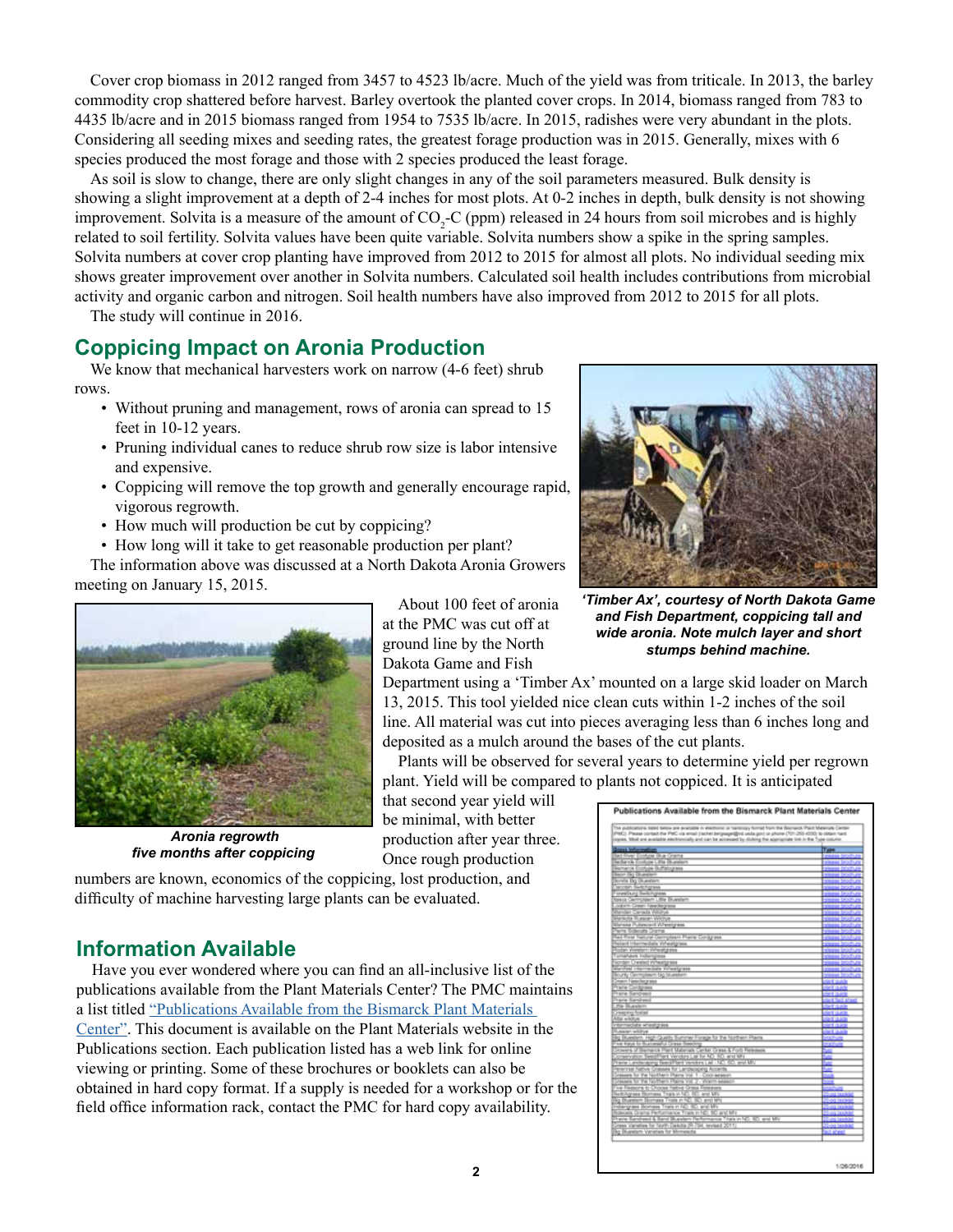## <span id="page-2-0"></span>**Stockpiling Grasses and Forbs for Winter Grazing**

The PMC continues to work with South Dakota producer, Curt Knight, NDSU Extension Service, and the Miller, South Dakota Field office on a field trial to evaluate stockpiling of grasses and forbs for winter grazing. Individual plots of grasses, mixed grasses, and grass/forb mixes are being evaluated to determine which species combinations and harvest dates provide optimum production and quality for winter grazing. Individual plots are sampled for production and quality on a regular basis. Samples are collected from plots where no forage was removed by summer harvest, and from regrowth areas that received a summer harvest. The PMC is providing technical assistance with evaluating, sampling, and collecting data. Hopefully, the gathered data will provide more plant options for livestock producers.

#### <span id="page-2-1"></span>**Uses for Foxtail Dalea**

Foxtail dalea (*Dalea leporina*) is a self-pollinating, annual legume found in the eastern Great Plains including Minnesota and the eastern portions of the Dakotas. It is native to the western hemisphere from Canada to Argentina. Site preference is moist, alluvial, sandy soils of prairies and disturbed sites. It is a relative of the perennial purple and white prairieclovers.The growth habit is erect and seedling vigor is good. It is a relatively late bloomer, flowering from July to September. It is a prolific seed producer and readily reseeds if seed matures before frost. 'Sundance' is a cultivar released



*Foxtail dalea*

by South Dakota State University that has origins from Union County in southeastern South Dakota. As a way to further evaluate potential uses of foxtail dalea, seed was received from SDSU and distributed for field and demonstration plantings in North Dakota, South Dakota, and Minnesota. Seed was used in cover crop mixes, pollinator plantings, solid seedings, and prairie mixes. Stands were good at most locations. Plants were vigorous and grew to greater than 2 feet tall at several sites. Plants flowered and seed was produced at most of the plantings, though seed did not always mature. Plantings were in the following counties: Todd, Lyman, Roberts, and Perkins in South Dakota; Slope, Burleigh (2014), and Rolette in North Dakota; Sherburne, Chisago, and Hennepin in Minnesota. The plantings represented a wide array of soils and climatic conditions. Plants at the PMC were also vigorous and had root nodules by the end of the

growing season in 2015. Seed for field plantings will be offered again in 2016. Site visits by PMC personnel are planned for 2016 plantings. Depending on additional data gathered, the species may be one to consider adding to future plantings. Currently, seed is not available on the commercial market.

#### <span id="page-2-2"></span>**Herbaceous Plants Evaluated for Release Potential**

Sand bluestem (*Andropogon hallii*), prairie sandreed (*Calamovilfia longifolia*), Virginia wildrye (*Elymus virginicus*), Indiangrass (*Sorghastrum nutans*), prairie dropseed (*Sporobolus heterolepis*), and cupplant (*Silphium perfoliatum*) collections continue to be evaluated for release potential. All are native, perennial species.

#### **Sand bluestem**

Sand bluestem is a warm-season, rhizomatous grass important for erosion control on sandy soils. Currently available sand bluestem cultivars are sporadic seed producers and winter hardiness is marginal in the Northern Great Plains.

Sand bluestem seed was collected in 2003 and 2004 from 21 locations across South Dakota, North Dakota, and Minnesota. Plants propagated from the collections were evaluated for parameters including vigor, size, species integrity, flowering and seed set. In 2011, rhizomes of ten selected plants were divided and moved to a field for cross pollinating. Based on visual observations in 2014 and 2015, it was evident that some plants of the selected population were big bluestem or hybrids, not sand bluestem. Unlike big bluestem, sand bluestem seed heads are usually yellowish, and awns are very short or absent. Heads are fuzzy due to dense hairs between the seed units and leaves are generally bluish in color. Plants obviously not sand bluestem were removed from the crossing block in 2015. Plants remaining will be evaluated in 2016 for flowering date and seed set.

#### **Prairie sandreed**

Prairie sandreed is a warm-season, rhizomatous grass important for erosion control on dry sandy soils. Rust and foliar diseases often become a problem when currently available prairie sandreed cultivars are planted in the eastern Dakotas and Minnesota.

Native seed collections of prairie sandreed were made in 2003 and plants were propagated in 2004. Plants with seed originating from five counties in Minnesota (Sherburne, Polk, Norman, Douglas, and Chisago) were selected as the breeder population based on leaf and stem disease tolerance, plant vigor, and seed production. Seed is currently being harvested from the selected block and plants continue to be monitored for disease. A variety trial was planted in 2014 and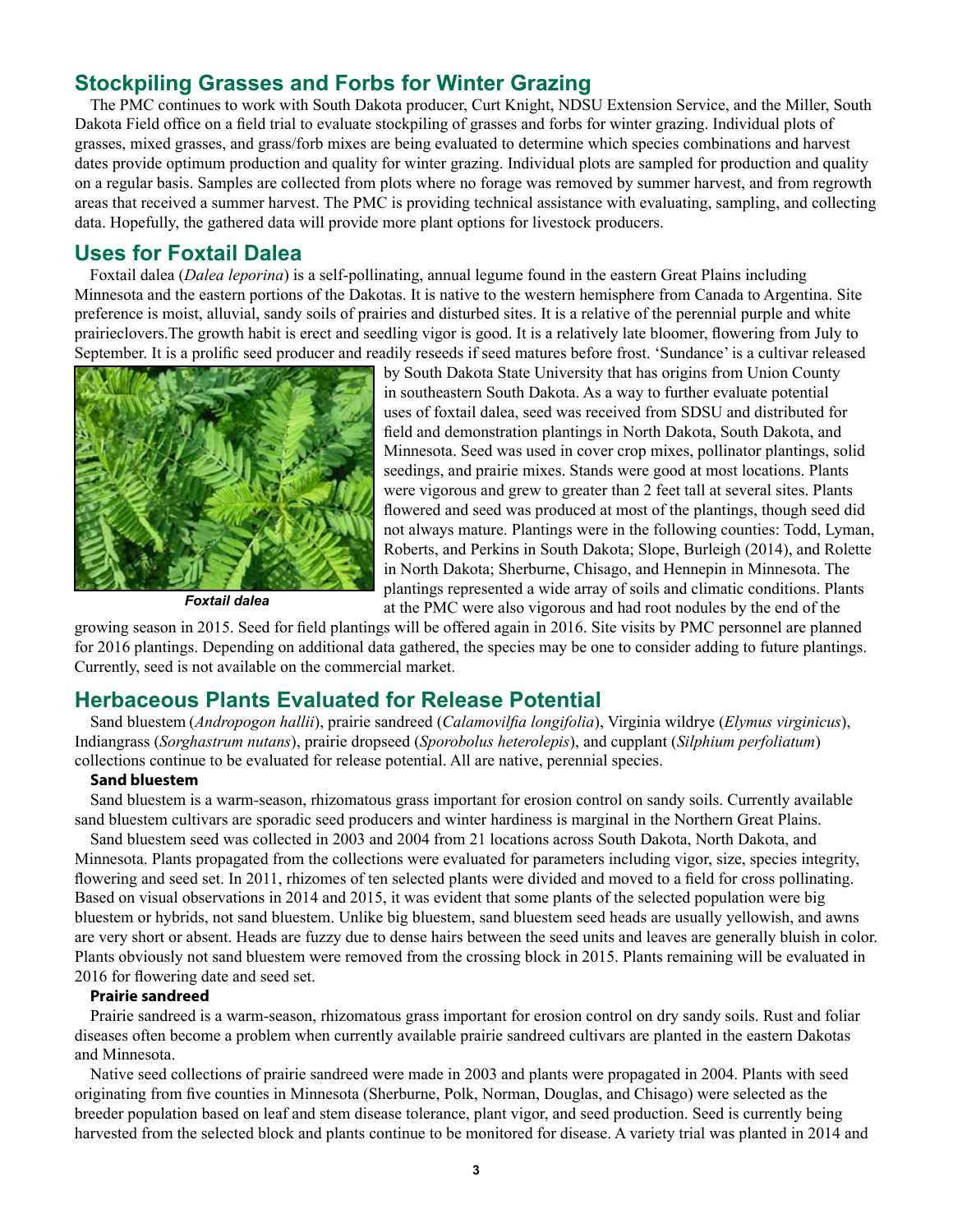again in 2015 to compare the releases of Goshen, Koch, ND95, and the PMC selection. Weeds have been a problem in the plantings. Comparison data will be collected in 2016 if stands are adequate.

#### **Virginia wildrye**

Virginia wildrye is a cool-season bunch grass that tolerates shade and full sun. It is a short lived perennial that can establish quickly.

The native collections made in 2008-2009 were from 81 diverse sites across South Dakota, North Dakota, and Minnesota. Selected plants grown from these collections became the breeder population. Selection criteria included forage, height, overall vigor, and flowering. The selected population is quite diverse. A 1.2-acre seed increase field planted in 2013 yielded 574 PLS pounds in 2014. Seed harvested in 2015 has not been cleaned yet, but is expected to be similar to 2014 yields. A variety trial was planted at the PMC in 2014 and again in 2015 to compare the PMC selection with 'Omaha', a Nebraska release, and 'Mandan' Canada wildrye. Data collected from the variety trial in 2015 included leaf to stem ratio, which is a quality indicator. Additional forage quality and seed production data will be collected in 2016. Field trials were planted in



*PMC selection of Virginia wildrye in a cover crop planting*

2015 in the following counties: Yankton, Lyman, Todd, and Roberts counties in South Dakota; Slope and Towner counties in North Dakota; and Benton, Chisago, St. Louis, and Mahnomen Counties in Minnesota. A diversity of planting types were represented in the field plantings. Plantings were visited in 2015 and observed for emergence. Field plantings will be evaluated in 2016 for establishment, vigor, seed set, and overall performance.

#### **Indiangrass**

Indiangrass is a warm-season grass of the tall grass prairie. Collections were made and superior plants with Minnnesota origins were selected as the breeder population. Selection criteria included leafiness and flowering date. Plants selected were leafier than the North Dakota cultivar 'Tomahawk'. The target flowering date was to be slightly later (1-2 weeks) than Tomahawk, which blooms and matures seed earlier than other available cultivars. After observation of the the breeder population and small increase field, the selection has been found to be quite variable in flowering date and poor in seedling vigor. As a result, a new breeder population will be selected. Seed size will initially be used as selection criteria. Plans for the next few years include separating for large seed, greenhouse experiments to observe seedling vigor, screening for flowering date, and establishing a new breeder population.

#### **Prairie dropseed**

Prairie dropseed is a short, warm-season bunchgrass. Lack of stem material gives it a mop-like appearance. The seeds are round and shiny. The species would add diversity in prairie seedings, and would provide habitat to pollinators and food to birds and other wildlife.

Seed collections were made in Burleigh County, North Dakota; Mahnomen County, Minnesota; and Day County, South Dakota. Plants produced from the collections were observed for several years at the PMC and seed was produced. As seedling vigor is generally poor for the species, large seed was separated from the produced seed in anticipation of greater seedling vigor. Plants propagated from the large seed became the breeder population. Future plans are to plant seeds in the germinator, greenhouse, and field plots to evaluate emergence and vigor. The influence seed age may have on seedling vigor will also be studied.

#### **Cupplant**

Cupplant is a large forb of the tall grass prairie that produces a large amount of biomass. It prefers moist soils of prairies or along streams or riparian areas. Its leaves are fused to form a cup that can hold water. The small sunflower-like flowers attract various pollinator species. It has an extensive root system. The leaves are edible by livestock and wildlife.

Currently, plants established at the PMC from a Ransom County, North Dakota seed collection are producing seed. Approximately 25-30 PLS pounds of seed have been harvested each year beginning in 2013. Often populations in natural stands are plagued with insect problems and disease. At Bismarck, North Dakota we have observed many insects on the plants but they have not appeared detrimental to flowering or seed production, thus far. Harvested seed will be used for future plantings to evaluate potential of the species for use in pollinator mixes, biomass production, and riparian plantings.

#### <span id="page-3-0"></span>**Conservation Field Trials**

The Plant Materials Program in Bismarck continues to provide support and assistance for conservation field trials in the region. These typically include individual grass, forb, and legume plots and/or plots with mixtures of these. They provide opportunities to promote PMC releases and potential releases, and to further compare and evaluate their potential in off-center locations across the three-state region. PMC assistance often includes: providing PMC foundation seeds and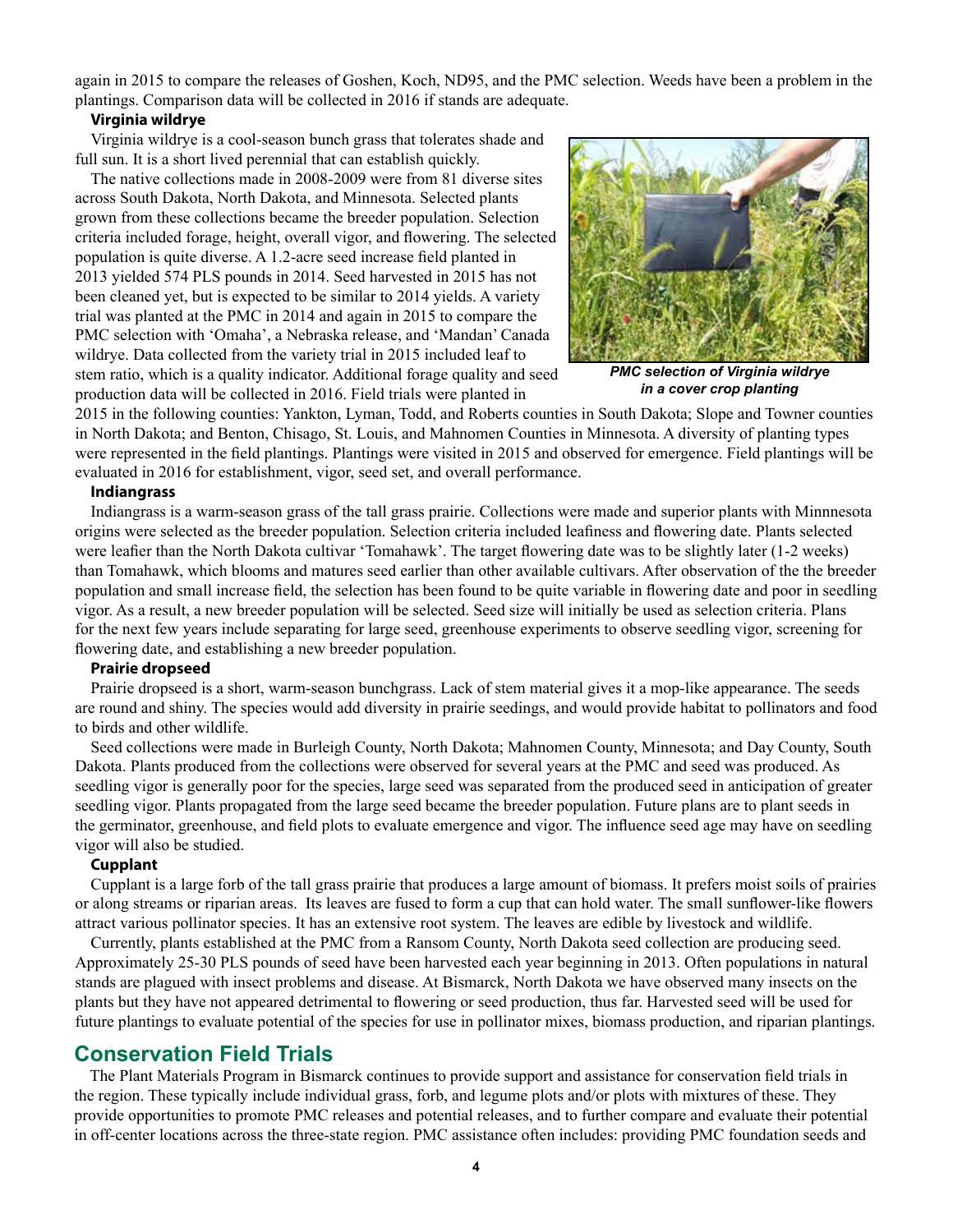**5**

plant materials; seeding assistance; staff time for seeding plots, clipping, analyzing plot production, and plant evaluation. Specific information and data collected from each of the trials is included in the annual PMC Technical Report, and in a final report that summarizes the findings after these field trials are concluded.

# <span id="page-4-0"></span>**2015 Tree/ Shrub Seed Harvest**

With respect to the amount of seed harvested, 2015 was a pretty good year. The following table shows what was harvested. These seeds are available to growers wishing to establish seed orchards.

| <b>Species</b>                      | Location                    | <b>Amount</b> |  |  |  |  |
|-------------------------------------|-----------------------------|---------------|--|--|--|--|
| Douglas Fir                         | Hillside Park, Bismarck, ND | 180 gm        |  |  |  |  |
| Douglas fir                         | ARS, Mandan, ND             | 44 gm         |  |  |  |  |
| 'McKenzie' chokeberry               | PMC, Bismarck, ND           | 4.6 lb        |  |  |  |  |
| 'Prairie Red' plum                  | PMC, Bismarck, ND           | 42.5 lb       |  |  |  |  |
| Prairie Harvest Germplasm hackberry | Fisher, MN                  | 7.35 lb       |  |  |  |  |
| Mongolian Scots pine                | Becker, MN                  | 25 gm (est.)  |  |  |  |  |
| Mongolian scots pine                | Morris, MN                  | 25 gm (est.)  |  |  |  |  |
| Gray birch                          | Becker, MN                  | 34 gm         |  |  |  |  |

 *Douglas fir cones from 2015 harvest*

## <span id="page-4-1"></span>**Mongolian Scots Pine**

Scots pine in the Midwest is succumbing to *Bursaphelenchus xylophilus,* pine nematode native to North America. As a result, many states no longer recommend Scots pine for windbreaks or forestry plantings.

A 1989 research study by Yang Baojun and Wang Qouli of the Research Institute of Forestry looked at the nematode impacts on assorted native Chinese and introduced pines. Their study involved inoculating trees ranging from 2 to 5 years old with a Chinese isolate of the nematode. Results indicated that *Pinus sylvestris* var. *mongolica* was only moderately susceptible to the nematode (10% mortality). Species of pine native to North America were generally resistant. Pines not native to North America showed greater than 50% mortality.

To evaluate the pine nematode resistance of Mongolian Scots pine planted in the United States, cones were collected from three Minnesota accessions that originated from Mongolia, northeastern China. Since pine nematode is not present in North Dakota, we have been unable to test for nematode resistance locally. The Plant Materials Center will offer seeds or seedlings to universities, state forestry agencies, and other plant materials centers for testing in the heart of the pine nematode infestation.



*Mongolian Scots pine*

*Mature Douglas fir*

#### <span id="page-4-2"></span>**Douglas Fir**

Douglas fir *Psuedotsuga menziesii* var. *glauca* is a conifer native to the interior Rocky Mountains. Several stands in the Bismarck-Mandan area have grown here for over 60 years. That would indicate adaptation to the climate of North Dakota. In 2015 seedlings grown from the ARS seed source were made available in 3 states for field plantings. As no seed was produced on the ARS trees in 2014, seedlings available to field offices in 2016 have seed origins from trees growing at Hillside Park, Bismarck, North Dakota. These field plantings will be indispensable in determining how far east this species will perform and the range of soils on which this species will perform and grow satisfactorily.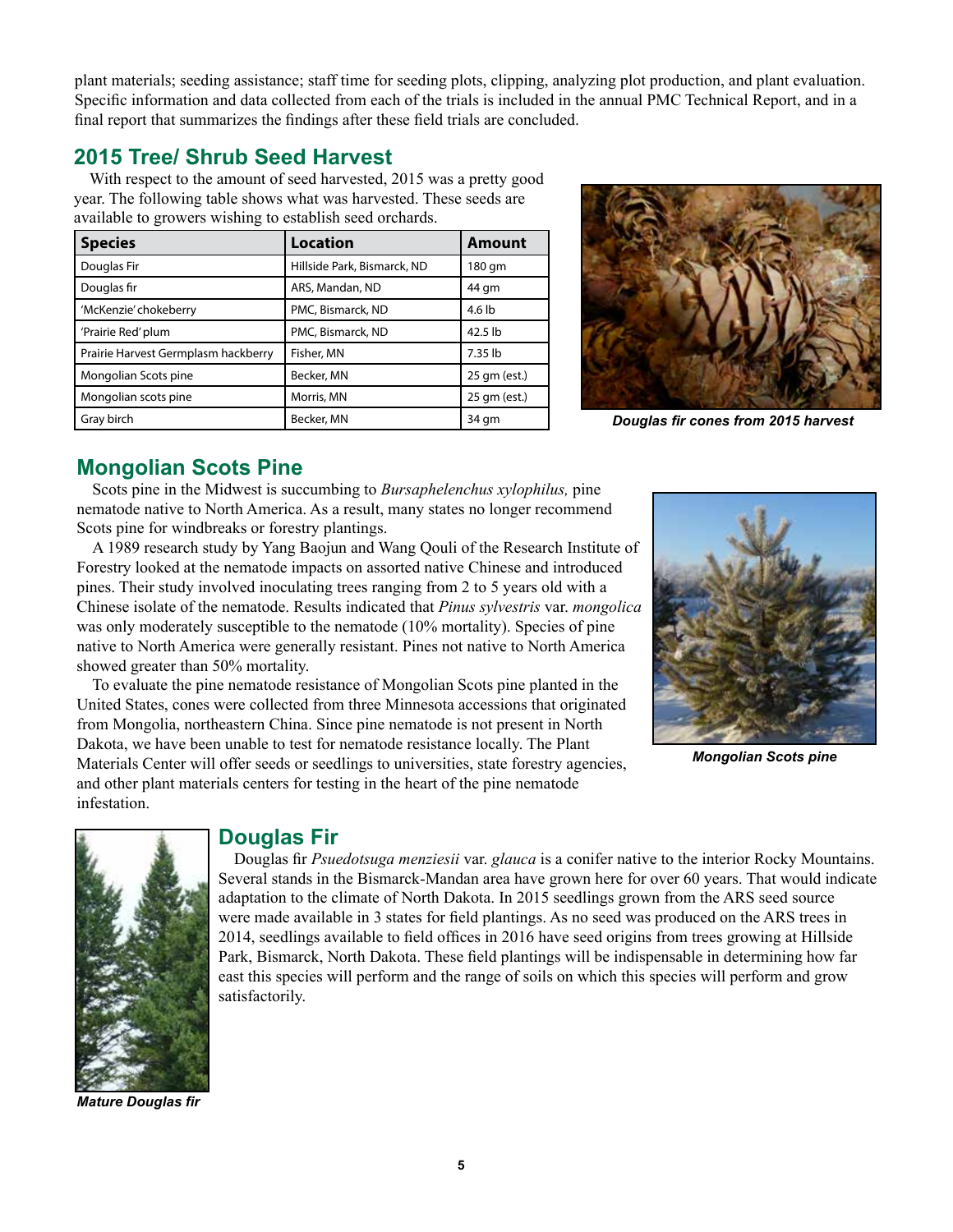## <span id="page-5-0"></span> **Demonstration and Special Plantings**

The Plant Materials Program assists partners in developing community educational and/or demonstration plots that have a conservation plant materials focus. These plantings promote PMC releases, technologies, and conservation plant materials to growers, producers, and consumers in local communities. The PMC provided transplants and seed of several releases to 4 different entities in 2015. In addition, the PMC provided seed, and used the no-till plot drill to seed two demonstrations. One site near Bison,



*Cover crop demonstration planting in Rolette County, North Dakota*

South Dakota was sponsored by the Perkins County Conservation District; and another near Rolla, North Dakota, sponsored by the Bottineau County Soil



*Flowering foxtail dalea plants*

Conservation District. The plots were planted on private land adjacent to major highways for easy access and visibility. The plantings contained 24 individual cover crop species plots and two or three mixed species plots. Species were determined by input from PMC and NRCS staff, and local producers/landowners. Both plantings were highly promoted to local and area producers and utilized for on-site education through either selfguided tours or field day events. Twenty-five producers and eight NRCS/ conservation district staff attended a field day event at Bison and received

training on species characteristics and cover crop benefits to soil health. The Rolla planting looked outstanding with good establishment and growth of all species. More specific information on these plantings will be included in the 2015 PMC Technical Report.

## <span id="page-5-1"></span>**Salinity Study**

A cooperative saline study with area soil conservation districts and NDSU Carrington Research Extension Center includes two different plot locations near Carrington, North Dakota. It was developed to evaluate which forages best establish from seed and continue to grow and develop in saline-affected soils. The PMC assists cooperators with annual clipping of forage to determine production and forage quality of species/varieties at different salinity gradients. Data

collection on alfalfas and cool-season grass species began in 2010 and was completed in 2015.

Preliminary data on salinity tolerance of the cool season grasses is shown in the adjacent table.

 The data supports previous evidence that some hybrid grasses (NewHy and AC Saltlander) are more tolerant of soil salinity than many of the more commonly planted grass species. These varieties continue to perform well in the difficult soils environment of the study. They also exhibit good production and above average forage quality when compared to the average of all species within the study plots. A summary report will be completed in 2016.



## <span id="page-5-2"></span>**Off-Center Evaluation Plantings (OCEPs)**

Formal evaluation of tree and shrub species continues at three locations: Becker, Minnesota; Brookings, South Dakota; and Dickinson, North Dakota. Two new entries were added at each location this spring: a Dutch elm disease resistant variety of American elm, 'Prairie Expedition', and a ARS selection of Douglas fir. The plantings were evaluated in August. Limited maintenance was included in those visits. At the Becker location, seed was harvested from gray birch, with the intent of growing transplants for evaluating in the other OCEP locations and in future field plantings. Evaluation data is included in the PMC's annual technical report and the information is utilized to determine potential species for conservation use.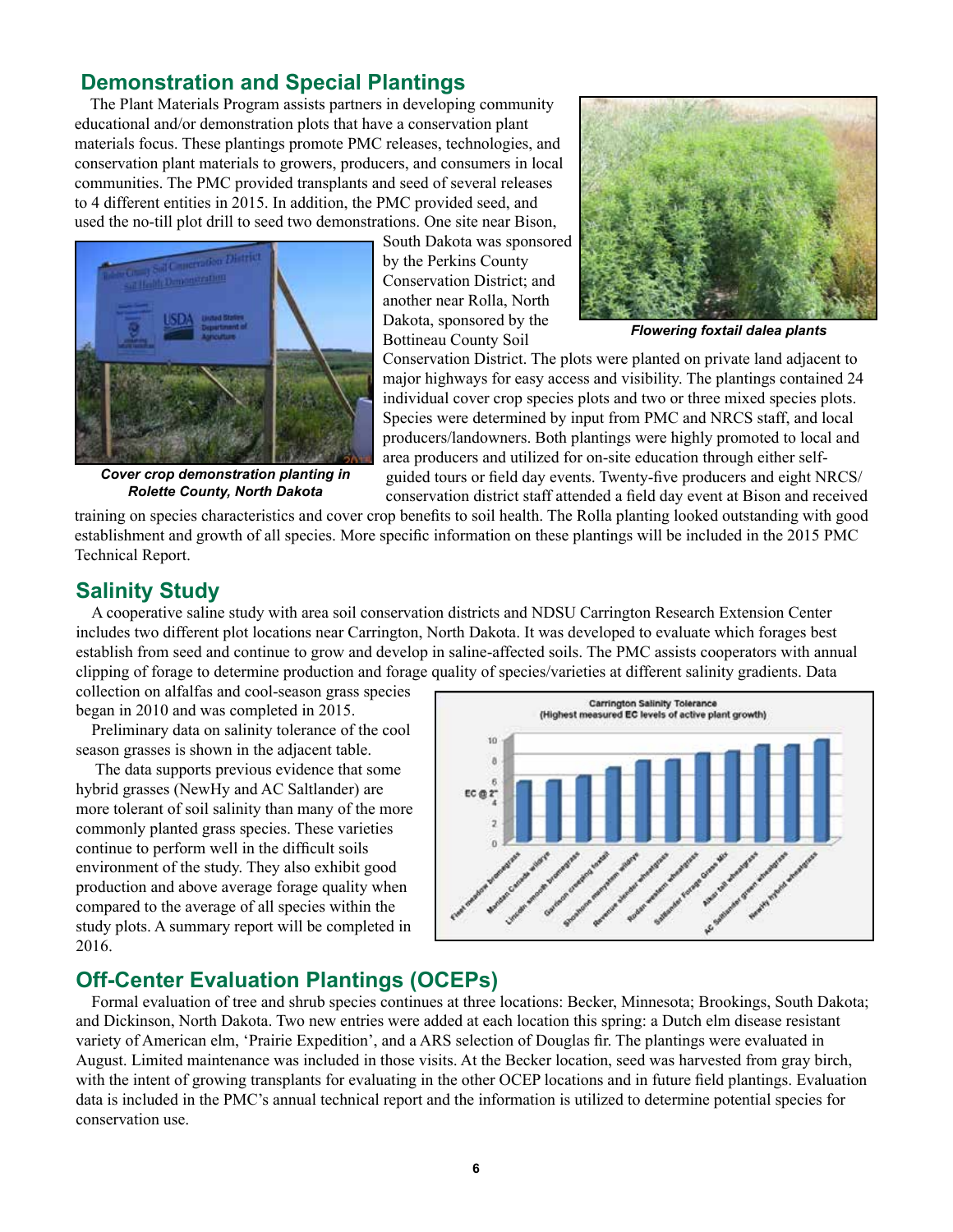### <span id="page-6-0"></span>**Warm-Season Grass Seeding Date Study**

A study to compare warm-season grass establishment with different seeding dates and seedbed covers began at the PMC in 2013. The warm-season grasses are big bluestem, sideoats grama, blue grama, Indiangrass, and switchgrass.



Canada wildrye, a cool-season species, is planted as a check. There are three seedbeds; barley stubble, barley/millet stubble, and black tilled. The seeding dates are spring, late summer, and late fall (dormant).

Plantings were made in 2013 and 2014 and another will be seeded in 2016. Emergence and growth for the 2013 seeding was slow due to weed pressure from foxtail barley and dry conditions. The 2014 planting was off to a better start, with seedlings emerging before frost for the summer seeding date. Counts were made for the summer seeding in late fall 2014 and again in July 2015 to determine seedling survival. Survival of summer seeded seedlings was quite variable among species. Counts in 2014 were also complicated by additional seeds germinating before counts were made. Generally, survival was greatest in stubble. Switchgrass seeded in late summer had the poorest survival, ranging from 0-21 percent.

*Canada wildrye was used as a check*

Plant counts were made in early October 2015 for both plots using a method that determines minimum plants/ft<sup>2</sup>. The spring planting produced the most plants for all species at both locations. In most cases, the dormant seeding produced the next highest number of plants. There was no consistency in performance related to seedbed cover. Seeding difficulties resulting from uneven, thick mulch and the drill's inability to cut through it may have been a contributing factor. In the plots planted in 2013, more plants were counted in stubble than in bare ground. In plots seeded in 2014, more plants were counted in the black tilled seedbed. Perhaps the mulch was more beneficial in the dry conditions of 2013.

An additional plot will be planted in 2016 at the PMC. Generally, the current seeding date recommendation for planting warm-season grasses in the Northern Great Plains is spring. Thus far, data from this study reinforces that recommendation.

# <span id="page-6-1"></span>**Forest Management Plan for USDA-ARS Northern Great Plains Research Laboratory**

For nearly half of a century the USDA-ARS Northern Great Plains Research Laboratory (ARS) at Mandan, North Dakota has cooperated with the Plant Materials program on tree and grass releases to meet the needs of landowners in the Northern Great Plains. Currently, ARS has about 20 acres of tree research plots up to 80 years old that contain seed sources from the Midwest, Great Plains, Rocky Mountains and Canada. With nearly a century of tree research behind them, their existing tree plots greatly speed our search for plants to meet identified conservation needs, now and in the



*Aerial view of main campus of USDA-ARS Northern Great Plains Research Laboratory*

future. The PMC has worked jointly with ARS on lodgepole pine as an additional tall tree for windbreaks for the past 8 years. Other species that show potential are Douglas fir, Scots pine, Rocky Mountain juniper, eastern red cedar, Siberian larch, bur oak, and hackberry.

At the request of ARS, employees from the North Dakota Forest Service, NDSU Extension Service, NRCS engineering staff and NRCS Plant Materials staff conducted an inventory of forest resources and erosion and wildfire risks at the station. Because of the large acreage of trees, shrubs and grasses to the northwest, wildfire is a very real threat to the buildings and the forest research plots. Main concerns of ARS were wildfire and renovation needs of the main windbreak around the building. Overall, resources were in good shape and had been managed effectively. PMC staff provided erosion control alternatives and consulted on the windbreak renovation needs. NDFS staff prepared the final plan.

Currently there is no active agroforestry research at ARS, but the tree plots are being maintained in hopes that future researchers from USDA, states or universities might be able to utilize the material in future studies. For those public entities who might be interested in working with the woody material on the station, contact Matt Sanderson at matt.sanderson@ars.usda.gov.

#### <span id="page-6-2"></span>**Field Office Work Detail/Training**

The PMC will offer a one-week on-site plant materials training opportunity for NRCS and Conservation District staff in August 2016. Requests for off-site and/or VTC training will also be considered.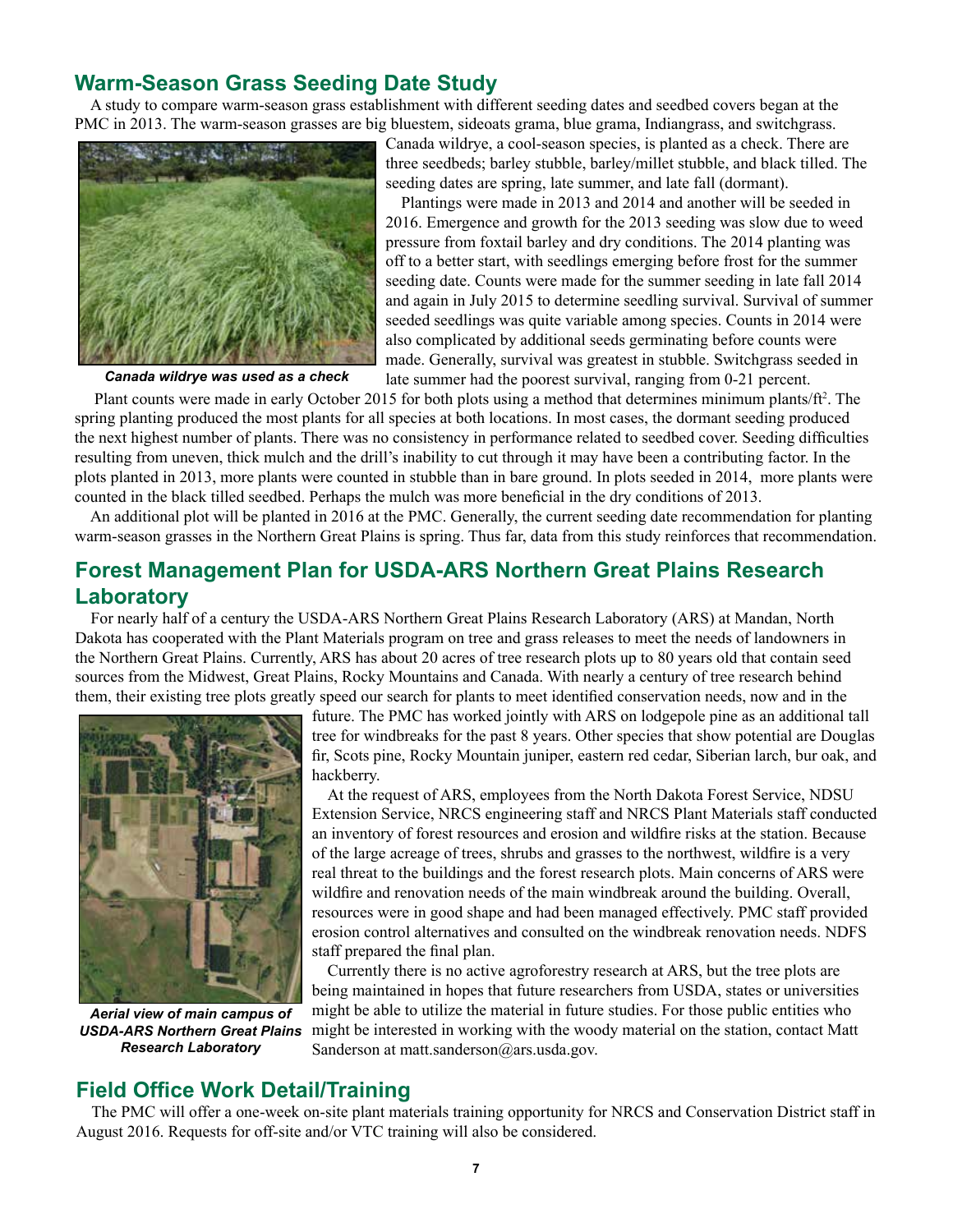# <span id="page-7-0"></span>**Hybrid Poplar Salinity Tolerance Evaluation**

Saline soil conditions affect all growing plants. Few tree species adapted to the Northern Great Plains perform well at 4 mmhos/cm or above.

Previous bioremediation trials by the US Forest Service in Rhinelander, Wisconsin found clones of hybrid poplars that exhibited saline tolerance to 9 mmhos (Zelesny 2013). Seven of these clones were provided to the PMC. They were planted in a field trial near Bismarck where salinity ranged from less than 1 mmhos/cm to greater than 10 mmhos. Location conditions are typical of saline sites in the Great Plains. Russian olive, which is quite saline tolerant, and Robusta poplar, which is saline sensitive, were also planted at the site. Soil and leaf samples were collected for laboratory analysis. The salt levels of the leaf samples will be correlated to the soil salinity levels at each tree.

Though measurements have not been statistically analyzed, following are a few observations:

- Salinity readings at a 9-inch depth generally decreased as the season progressed.
- Burned leaf margins were found on a few trees growing on the "hotter" (more saline) sites by mid July 2014.



*Salt crusted soils on poplar test site before spring rain dispersal*

*If the salts did not kill them, many poplars grew out of the 5-foot tree shelters.*



- Multiple leaders at 2 feet or below after the main stem died were exhibited in a large percentage (estimated 33-50%) of the poplars by October 2015. Possible causes could be late season freeze, tree shelters preventing hardening off, and clonal difference.
- Trees over 8 feet tall by September 2015 were mostly single stemmed.
- Survival and height differences were found between clones after 2 growing seasons. See chart. Survival figures are the average survival of all plants of each accession measured across all 3 initial salinity ranges.
- Mortality loss was greater in 2015 compared to 2014. Overall poplar mortality through September 2015 was 46 trees. This may be a result of overwinter loss compounded by a late freeze. Weather for 2015 was close to normal



with wide fluctuations of high and low temperatures throughout the year, warm early with a late hard freeze in the spring. Precipitation equaled long time averages, but late growing season rains were reduced.

Many questions remain related to salinity tolerance of these hybrid poplar clones. Data collection will continue to further evaluate salinity tolerance. Finding any hybrid poplar clones to be tolerant to some level of salinity would be beneficial. It would be a useful addition to the FOTG for agroforestry plantings in saline areas. Successful plantings could reduce salinization through reduced soil surface evaporation and greater transpiration. They would capture more snow which may further dilute surface salinity while providing protection to roads and building sites.

## <span id="page-7-1"></span>**Cottonwood Regeneration Study**

This study evaluates three methods of native cottonwood establishment on dewatered flood plains adjacent to major streams. This trial complements other studies conducted by PMCs at Bridger, Montana; Los Lunas, New Mexico; and Aberdeen, Idaho.

Three different stock types were evaluated (traditional conservation grade planted by hand; deep pots with the root ball planted 4 feet deep and 12-20 inches of top above ground; and 6-foot long unrooted cuttings water jetted to a 5.5-foot depth). Planting occurred in 2013 and 2014. Site preparation on all sites consisted of a glyphosate application. Each stock type planted received approximately 1 gallon water at planting and 4-foot tall protective tree shelters after planting. Half of each stock type received 6-foot by 6-foot fabric weed control squares.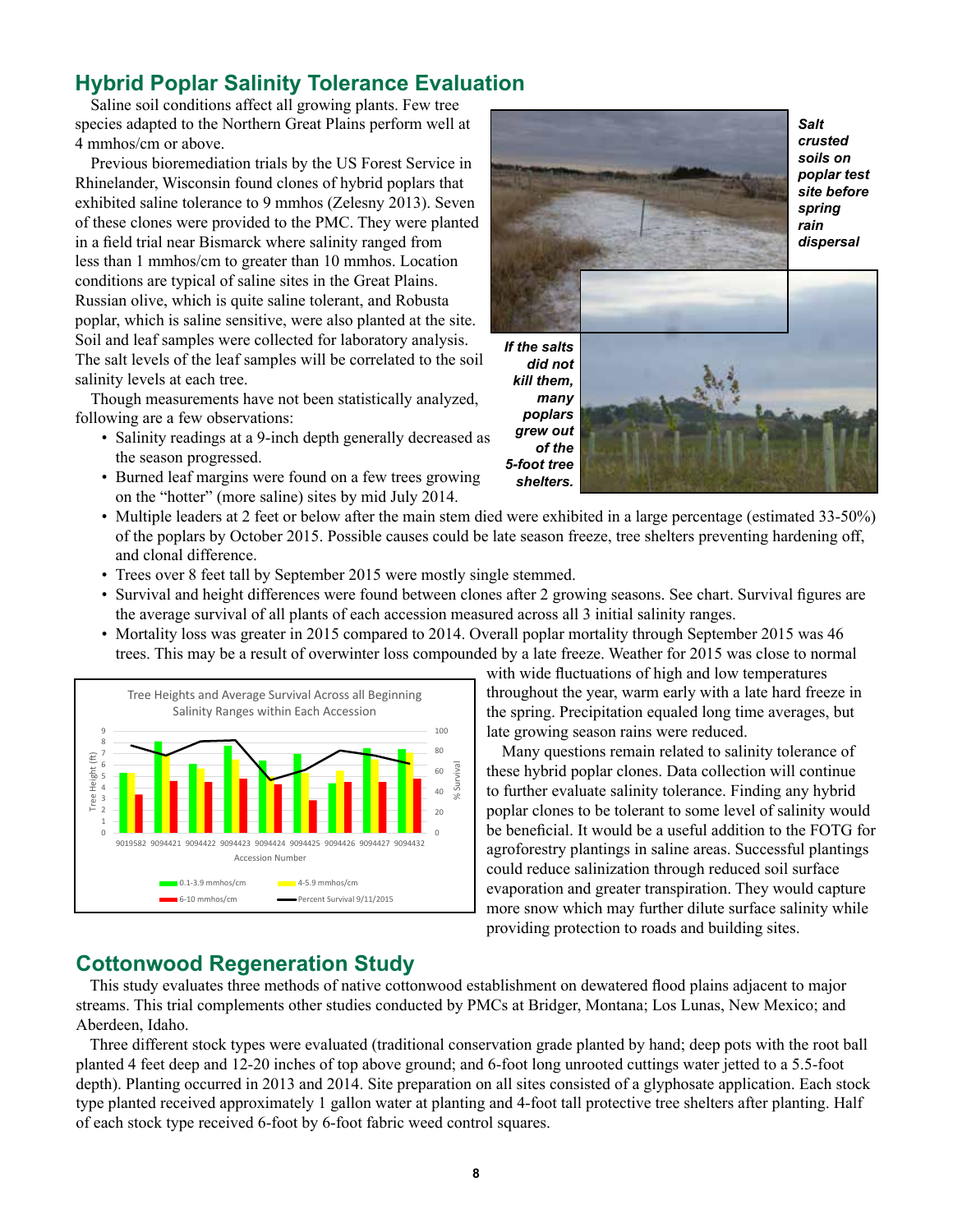The findings after three growing seasons are:

- 4-foot tall tree shelters do not provide adequate deer browse protection.
- Weed control impacts survival of conservation stock but has minimal impact on stock planted deeper.
- Weed control affects growth rates on all stock.
- Unrooted cuttings must be young 1-year old stock, preferably harvested from stooling beds. The younger stock initiates rooting from lenticels easier. Stooling bed stock from a nursery is straighter and easier to plant with a water jet stinger.
- Unrooted cuttings take time to cut and delimb, and must be long enough to reach the water table.
- Unrooted cuttings are easy to plant and places stock in/or near the water table.



*Repeated deer browse. Does this affect survival, or just height growth?*

- Unrooted cuttings require specialized machinery (water jet stinger) and water to plant.
- Unrooted cuttings exhibit best survival and growth on sandy sites where the lower end of the cutting is in the water table at planting time.
- Deep pot material may provide success on a wider range of site conditions than either of the other stock types.
- Deep pot material requires starting cuttings in a greenhouse, transplanting to larger pots, and growing outdoors for one season.
- Deep pot material is heavier and bulkier than the other two stock types to transport.
- Deep pot material takes longer to plant (drilling a 4-foot deep hole and hand tamping the back fill).
- Deep pot material must be planted within or near the capillary fringe. Submerging the root mass in the water table may drown the plant.
- Conservation stock is readily available at conservation nurseries, is the least expensive, and takes only a few seconds to plant.
- Conservation stock survival and growth is quite low on sandy sites with water tables too deep to reach, even with fabric weed control.

Overall, deer predation is a big hindrance to reforesting dewatered river bottoms with cottonwood. Of equal importance is the difficulty finding sites with a water table close enough to benefit the new plants. On the Missouri River where this study is located, only old stream channels (5% +/- of the dewatered flood plain) are suitable for cottonwood. Between the old channels, the land surface is 10 feet or more above the water table and is only suitable to more drought-tolerant plants.

## <span id="page-8-0"></span>**Planting for Pollinator Habitat**

A planting for pollinator habitat was seeded at Morris, Minnesota in May 2014, after two years of intensive management to control invasive plants. The project was initiated by, and is located on, the University of Minnesota West Central Research and Outreach Center farm campus. Other partners include Minnesota NRCS; the Morris, Minnesota field office; and the USDA Agricultural Research Station, Morris. The PMC provided some of the seed, technical assistance in planning, and plot seeding with a no-till plot drill. This planting includes separate plots containing four different program seed mixes of 25, 50, 75, and 100% forbs to grasses. It also includes plots containing a mix of four annual



*A plot in the pollinator planting at Morris, Minnesota*

oilseed species that are very pollinator friendly. Each plot is replicated once in the trial. Evaluations in 2015 indicate plots are well established and mostly weed free. Most forb and grass species were present, with a few exceptions. The annual oilseed plots seeded in 2014 still had good stands as a result of volunteers establishing from seed produced the previous year. College faculty and students monitored insect activity during the summer and results of their findings will be provided in future reports. The annual oilseed plots appeared to attract greater numbers of pollinators and negatively impact the activity of pollinators on the perennial forb/ grass plots. The PMC will continue to monitor plant community changes and pollinator activity. The site was host to the Minnesota Area 2 Plant Materials Field Tour in September 2014 and continues to be monitored and evaluated by college faculty and staff, NRCS, and by community residents who utilize the walking trail that meanders through the plots.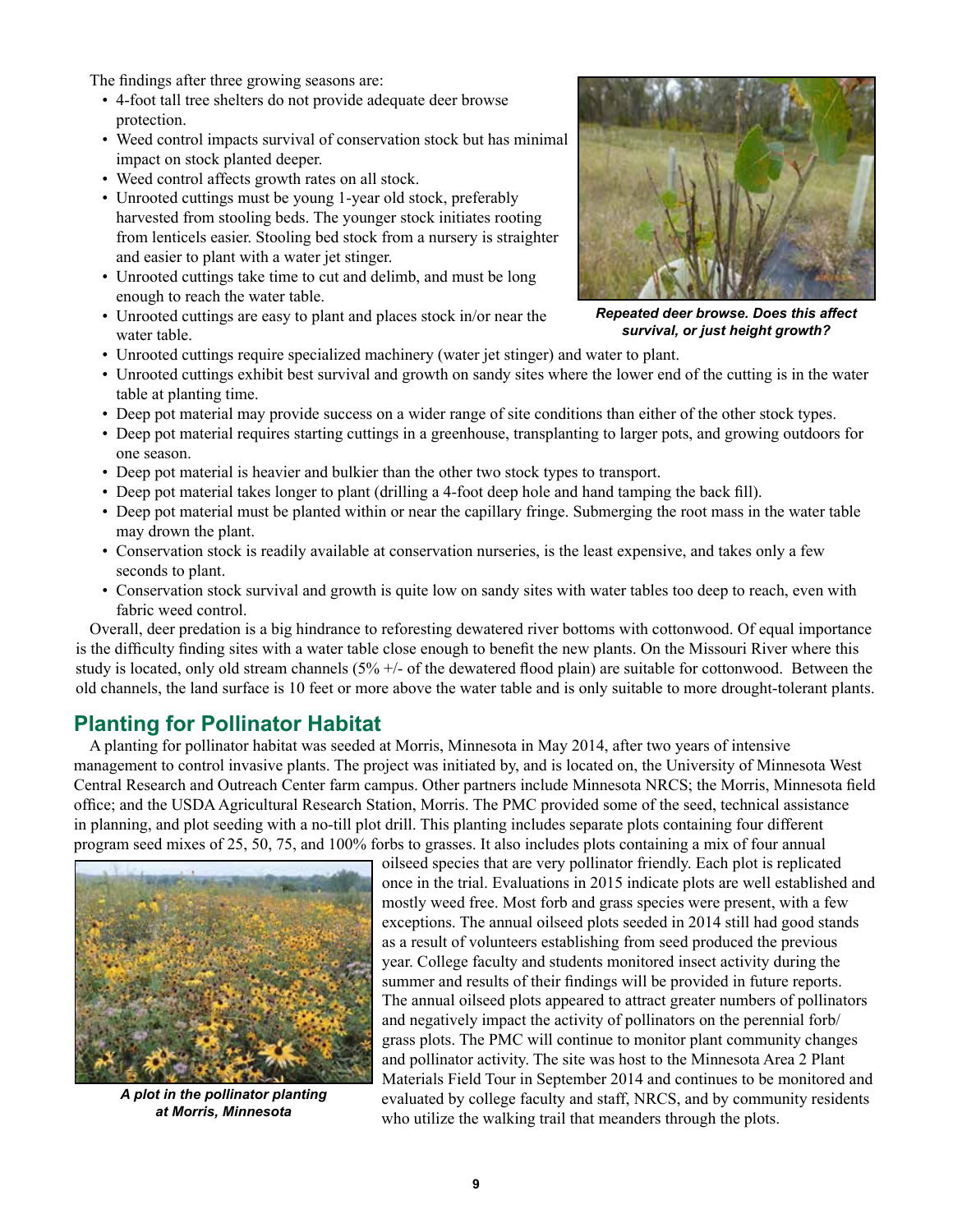## <span id="page-9-0"></span>**Field Plantings**

Field plantings provide opportunity to assess a variety of plant materials at environmentally diverse off-center locations across our region. They also provide valuable information for NRCS Field Office Technical Guides (FOTG) and related publications. The PMC appreciates how field offices continue to support off-center evaluation plantings of new or untested plant materials. They assist us in soliciting and working with area landowners to plan and install each planting. They also provide oversight and annual evaluation of each species/variety during the first three (grass/forb) or five (woody) years of the planting. Many field plantings in the service area consist of tree and shrub species evaluated for potential inclusion on the approved species list in the FOTG. Recently, the PMC offered interested cooperators an acres-worth of seed of two herbaceous species: a PMC selection of Virginia wildrye that is being tested and evaluated for future release; and 'Sundance' foxtail dalea, an annual legume with the potential to add diversity and a plant source of nitrogen to cover crop and perennial grass/forb plantings. The following table provides a summary of the tree and shrub evaluations for 2015.

| <b>Year(s) Planted</b> | <b>Species and Number</b><br>of Years Evaluated | <b>Total Plantings</b><br>(Ave. 25 plants/<br>planting) | No. of<br><b>Active</b><br><b>Plantings</b><br>12/31/15 | % Survival<br>in Active<br><b>Plantings</b> | <b>Performance Rating</b><br><b>Active Plantings</b><br>$(1-10; 1 = Best)$ |
|------------------------|-------------------------------------------------|---------------------------------------------------------|---------------------------------------------------------|---------------------------------------------|----------------------------------------------------------------------------|
| 2010/11                | Common ninebark (5)                             | 28                                                      | 4                                                       | 90                                          | 2.3                                                                        |
| 2010/11                | White poplar (5)                                | 9                                                       | 3                                                       | 47                                          | 4.3                                                                        |
| 2013/14                | Meyer's spruce (3)                              | 37                                                      | 31                                                      | 74                                          | 3.7                                                                        |
| 2013/14                | <b>Mongolian pine (2)</b>                       | 44                                                      | 37                                                      | 59                                          | 3.8                                                                        |
| 2014/15                | Lodgepole pine (2)                              | 25                                                      | 19                                                      | 31                                          | 7.1                                                                        |
| 2015                   | Douglas fir (1)                                 | 13                                                      | 13                                                      | 76                                          | 4.1                                                                        |

 Fifteen cooperators planted the PMC Virginia wildrye and/or the foxtail dalea in 10 different plantings in 2015. These were either used in cover crop mixes or perennial grass/forb mixes across all three states. The Virginia wildrye looked very good in every planting. Some of the grass/forb plantings that included the foxtail dalea were clipped for weed control, so results were mixed. Plots that were not clipped looked good, as did the dalea in the demonstration cover crop planting in Bottineau County, North Dakota. These two species will again be offered for field plantings in select locations in 2016.

# <span id="page-9-1"></span>**Foundation Seed Update**

Foundation class seed production continues at the PMC. Foundation seed must meet state seed certification standards.



*New seeding of a 'Dacotah' switchgrass foundation field*

It is only allocated to producers for the purpose of seed production. In 2015, there were 13 fields producing foundation seed at the PMC. Specific releases are rotated in and out of production based on stored inventory and grower demand. Seed harvested in 2015 is currently being cleaned

and tested. Seed has been distributed since the PMC began. Approximately 48,000 pounds of seed from 24 cooperative grass and forb releases has been distributed in the past 20 years. For conservation planners, farmers, and ranchers, this means that a



*Harvesting Indiangrass with a seed stripper*

plantings. Seed from 17 tree and shrub releases are also harvested and available to conservation nurseries. Growers interested in producing grass or forb seed can contact the PMC for details.

diverse list of species in adequate supply are normally available for various

## <span id="page-9-2"></span>**Lodgepole Pine for Windbreaks?**

For many years, lodgepole pine *Pinus contorta* var*. latifolia* has been of interest to the agroforestry professionals in the Bismarck-Mandan area. It has performed well for 30 years in a provenance test at the Northern Great Plains Research Lab (ARS) and eight years in multiple test plots by NRCS. For many years, in three NRCS trials, it competed equally